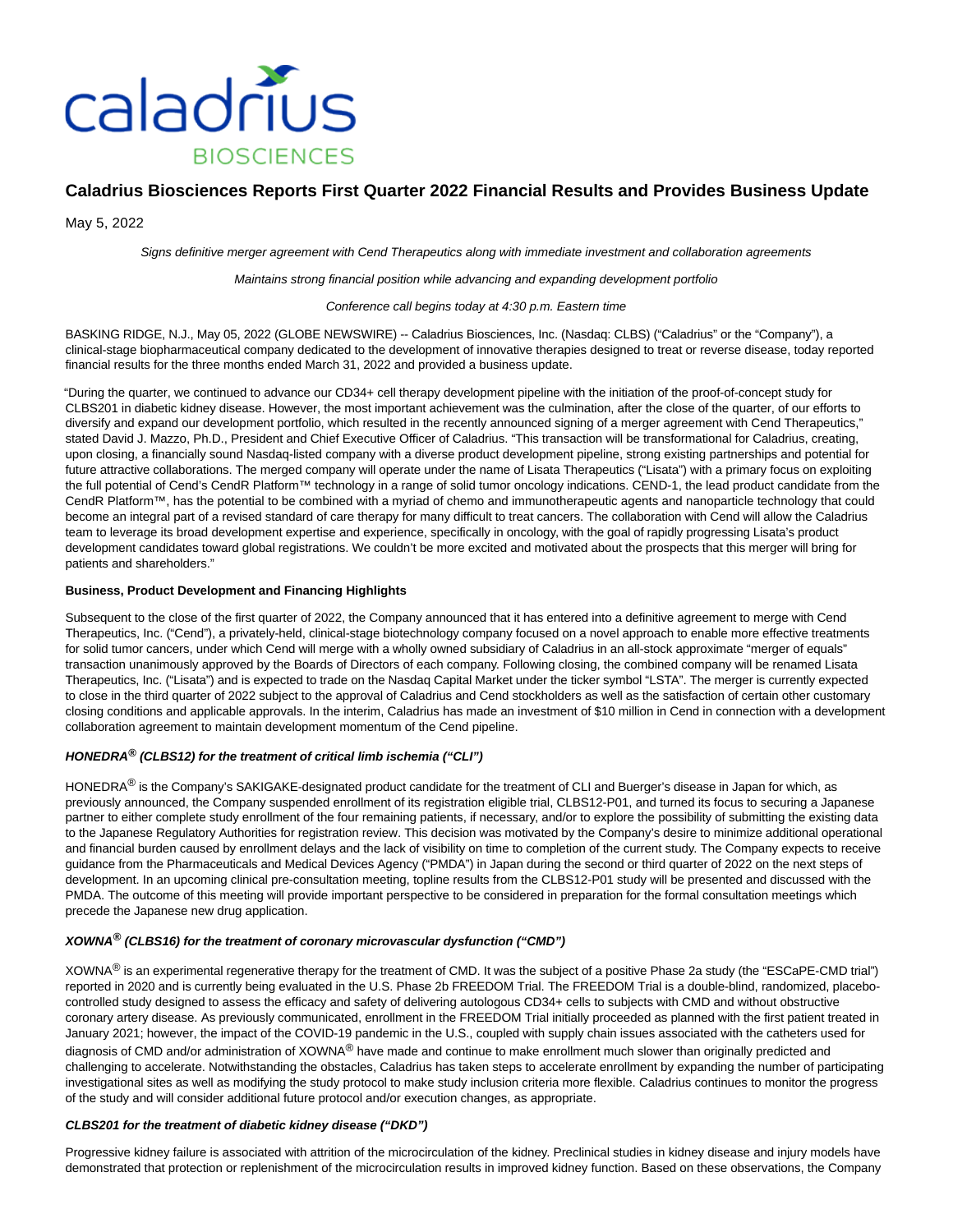recently initiated a Phase 1, open-label, proof-of-concept trial evaluating CLBS201, a CD34+ regenerative cell therapy investigational product for intra-renal artery administration in patients with DKD. Patients selected for the study will be in the pre-dialysis stage of kidney disease and will exhibit rapidly progressing stage 3b disease. The protocol provides for a staggered, sequentially dosed cohort of six patients overseen by an independent Data Safety Monitoring Board with the objective of determining the tolerance of intra-renal cell therapy injection in DKD patients as well as the ability of CLBS201 to regenerate kidney function. A key read-out of data will occur at the 6-month follow-up visit for all patients. As previously announced, the first patient was treated in this Phase 1b study of CLBS201 in April 2022 leading to top-line data from all subjects expected by the first quarter of 2023.

### **First Quarter 2022 Financial Highlights**

Research and development expenses for the three months ended March 31, 2022, were \$3.3 million, compared to \$5.1 million for the three months ended March 31, 2021. Research and development activities in the current year period focused on the advancement of our ischemic repair platform and related to:

- Expenses associated with efforts to continue execution and acceleration of enrollment of the FREEDOM Trial;
- Expenses associated with the planning, preparation and initiation of the Phase 1b proof-of-concept trial for CLBS201 as a treatment for DKD; and
- Ongoing expenses for HONEDRA® in CLI and Buerger's disease in Japan associated with study close out activities and preparation for the pre-consultation meetings with the PMDA.

General and administrative expenses, which focus on general corporate related activities, were \$3.3 million for the three months ended March 31, 2022, compared to \$3.0 million for the three months ended March 31, 2021, representing an increase of 11%. This increase was primarily due to an increase in fees associated with the review of potential strategic transactions.

Overall, net losses were \$4.2 million and \$8.1 million for the three months ended March 31, 2022 and March 31, 2021, respectively.

#### **Balance Sheet Highlights**

As of March 31, 2022, the Company had cash, cash equivalents and marketable securities of approximately \$88.5 million, which positions us well relative to the projected capital obligations for our existing development programs as well as our cash and investments balance target at the time of the closing of the merger with Cend.

#### **Conference Call**

Caladrius will hold a live conference call today May 5, 2022, at 4:30 p.m. (ET) to discuss financial results, provide a business update and answer questions. To join the conference call, please refer to the dial-in information provided below. A live webcast of the call will also be available under the Investors & News section of the Caladrius website [\(https://ir.caladrius.com/\)](https://www.globenewswire.com/Tracker?data=15NgJF5gkNVg2nvRY8zcqOfJ6KIzR2wYuDjoAMZlxkuM51hk6EjZzz5bp4wM6QN_PMHY_lmvE3ZsTSmR6cOa0ya3bVOyO1RlWyyt-pwG5jY=) and will be available for replay for 90 days after the conclusion of the call.

Dial-in information: **Conference ID:** 7129748 **U.S. Toll-Free:** 866-595-8403 **International:** 706-758-9979

Please dial-in 10 minutes before the start of the conference call.

For those unable to participate on the live conference call, an audio replay will be available that day starting at 7:30 p.m. (ET) until May 12, 2022, by dialing 855-859-2056 (U.S. Toll-Free) or 404-537-3406 (International) and by entering the replay passcode: 7129748.

#### **About Caladrius Biosciences**

Caladrius Biosciences, Inc. is a clinical-stage biopharmaceutical company dedicated to the development of innovative therapies designed to treat or reverse disease. We currently are developing first-in-class autologous cell therapy products based on the finely tuned mechanisms for self-repair that exist in the human body. Our technology leverages and enables these mechanisms in the form of specific cells, using formulations and modes of delivery unique to each medical indication.

The Company's current product candidates include: XOWNA ® (CLBS16), the subject of both a recently completed positive Phase 2a study and an ongoing Phase 2b study [\(www.freedom-trial.com\)](https://www.globenewswire.com/Tracker?data=cOojNSvMRSjD5dizTXKOCa-2PzO7vJsmHu9atT-eXTbY03z7r3bZ8MZLMOa9BWKGLT6Jg5ZMcjLuy6m482TEFE_e61s6l-8Y0LWXsVzlzCw=) in the U.S. for the treatment of coronary microvascular dysfunction ("CMD"); CLBS12 (HONEDRA ® in Japan), recipient of a SAKIGAKE designation in Japan and eligible for early conditional approval for the treatment of critical limb ischemia ("CLI") and Buerger's disease based on the results of an ongoing clinical trial; and CLBS201, designed to assess the safety and efficacy of CD34+ cell therapy as a treatment for diabetic kidney disease ("DKD"). For more information on the Company, please visit [www.caladrius.com.](https://www.globenewswire.com/Tracker?data=YouLslSTLVECUkF4IHIbz7HWefYxtd0vDUgMTzjasq1X7fDsi94kdn__b-RhLpceNPf7MMpDB3mBsN7fYUQmAA==)

The Company recently announced that it has signed a definitive merger agreement with Cend Therapeutics, Inc. [\(www.cendrx.com\).](https://www.globenewswire.com/Tracker?data=X49GBBrkfvLWLgGEnXrI7oNymvSkM9OUgnHbXXu29XV3JTf6C4_q2SBu9oT3hvoFZ4xPejuXRXHfhWB3-B3veg==) The merger is expected to close in the third quarter of 2022.

#### **Safe Harbor for Forward-Looking Statements**

This press release contains forward-looking statements within the meaning of the Private Securities Litigation Reform Act of 1995. Forward-looking statements reflect management's current expectations, as of the date of this press release, and involve certain risks and uncertainties. All statements other than statements of historical fact contained in this press release are forward-looking statements including, without limitation, any expectations of revenues, expenses, cash flows, earnings or losses from operations, cash required to maintain current and planned operations, capital or other financial items; any statements of the plans, strategies and objectives of management for future operations; market and other conditions; any plans or expectations with respect to product research, development and commercialization, including regulatory approvals; any plans or expectations to complete strategic transactions to diversify the Company's pipeline of development product candidates; statements relating to the timing and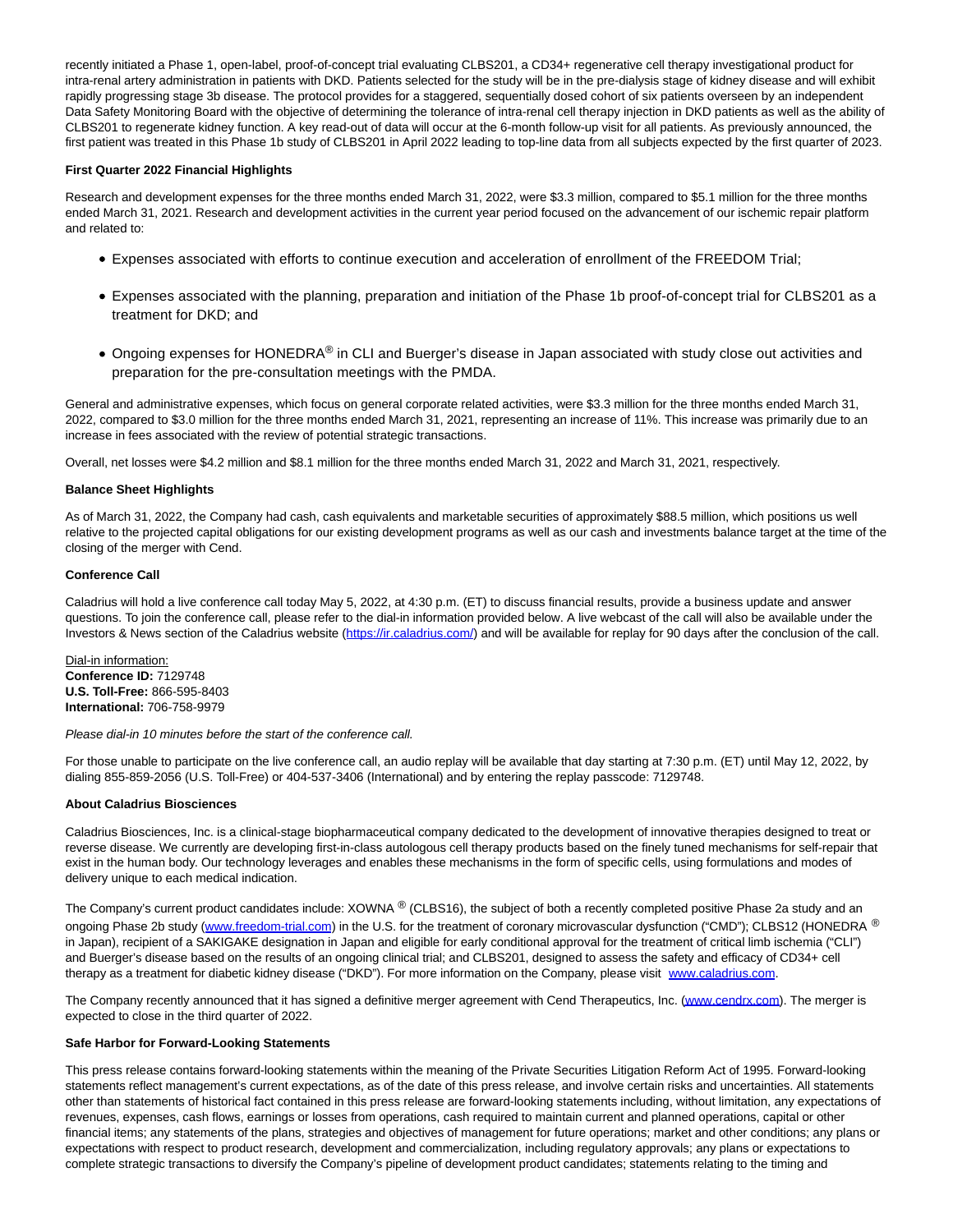completion of the proposed merger; the combined company's listing on the Nasdaq Capital Market after closing of the proposed merger; expectations regarding the capitalization, resources and ownership structure of the combined company; the approach Cend is taking to discover and develop novel therapeutics; the adequacy of the combined company's capital to support its future operations and its ability to successfully initiate and complete clinical trials; the difficulty in predicting the time and cost of development of Cend's product candidates; the nature, strategy and focus of the combined company; the executive and board structure of the combined company; and expectations regarding voting by Caladrius's and Cend's stockholders; and any other statements of expectations, plans, intentions or beliefs; and any statements of assumptions underlying any of the foregoing. Without limiting the foregoing, the words "plan," "project," "forecast," "outlook," "intend," "may," "will," "expect," "likely," "believe," "could," "anticipate," "estimate," "continue" or similar expressions or other variations or comparable terminology are intended to identify such forward-looking statements, although some forward-looking statements are expressed differently. Actual results could differ materially from those contained in any forward-looking statement as a result of various factors, including, without limitation: the risk that the conditions to the closing of the transaction are not satisfied, including the failure to timely or at all obtain stockholder approval for the transaction; uncertainties as to the timing of the consummation of the transaction and the ability of each of Caladrius and Cend to consummate the transaction; risks related to Caladrius's ability to correctly estimate its operating expenses and its expenses associated with the transaction; the ability of Caladrius or Cend to protect their respective intellectual property rights; unexpected costs, charges or expenses resulting from the transaction; potential adverse reactions or changes to business relationships resulting from the announcement or completion of the transaction; and legislative, regulatory, political and economic developments. The foregoing review of important factors that could cause actual events to differ from expectations should not be construed as exhaustive and should be read in conjunction with statements that are included herein and elsewhere, including the "Risk Factors" described in the Company's Annual Report on Form 10-K filed with the Securities and Exchange Commission ("SEC") on March 22, 2022, and in the Company's other periodic filings with the SEC. The Company's further development is highly dependent on, among other things, future medical and research developments, and market acceptance, which are outside of its control. You are cautioned not to place undue reliance on forward-looking statements, which speak only as of the date of this Press Release. Caladrius does not intend, and disclaims any obligation, to update or revise any forward-looking information contained in this Press Release or with respect to the matters described herein, except as required by law.

## **No Offer or Solicitation**

This communication is not intended to and does not constitute an offer to sell or the solicitation of an offer to subscribe for or buy or an invitation to purchase or subscribe for any securities or the solicitation of any vote in any jurisdiction pursuant to the proposed transaction or otherwise, nor shall there be any sale, issuance or transfer of securities in any jurisdiction in contravention of applicable law. No offer of securities shall be made except by means of a prospectus meeting the requirements of Section 10 of the United States Securities Act of 1933, as amended. Subject to certain exceptions to be approved by the relevant regulators or certain facts to be ascertained, the public offer will not be made directly or indirectly, in or into any jurisdiction where to do so would constitute a violation of the laws of such jurisdiction, or by use of the mails or by any means or instrumentality (including without limitation, facsimile transmission, telephone and the internet) of interstate or foreign commerce, or any facility of a national securities exchange, of any such jurisdiction.

## **Important Additional Information Will be Filed with the SEC**

In connection with the proposed transaction between Caladrius and Cend, Caladrius intends to file relevant materials with the SEC, including a registration statement that will contain a proxy statement and prospectus. **CALADRIUS URGES INVESTORS AND STOCKHOLDERS TO READ THESE MATERIALS CAREFULLY AND IN THEIR ENTIRETY WHEN THEY BECOME AVAILABLE BECAUSE THEY WILL CONTAIN IMPORTANT INFORMATION ABOUT CALADRIUS, THE PROPOSED TRANSACTION AND RELATED MATTERS**. Investors and shareholders will be able to obtain free copies of the proxy statement, prospectus and other documents filed by Caladrius with the SEC (when they become available) through the website maintained by the SEC at www.sec.gov. In addition, investors and stockholders will be able to obtain free copies of the proxy statement, prospectus and other documents filed by Caladrius with the SEC by contacting Investor Relations by mail at Attn: Investor Relations, Caladrius Biosciences, Inc., 110 Allen Road, Second Floor, Basking Ridge NJ 07920. Investors and stockholders are urged to read the proxy statement, prospectus and the other relevant materials when they become available before making any voting or investment decision with respect to the proposed transaction.

## **Participants in the Solicitation**

Caladrius and Cend, and each of their respective directors and executive officers and certain of their other members of management and employees, may be deemed to be participants in the solicitation of proxies in connection with the proposed transaction. Information about Caladrius's directors and executive officers is included in Caladrius's Annual Report on Form 10-K for the year ended December 31, 2021, filed with the SEC on March 22, 2022, and amended on April 21, 2022. Additional information regarding these persons and their interests in the transaction will be included in the proxy statement relating to the transaction when it is filed with the SEC. These documents can be obtained free of charge from the sources indicated below.

#### **Contact:**

Investors: Caladrius Biosciences, Inc. John Menditto Vice President, Investor Relations and Corporate Communications Phone: 908-842-0084 Email[: jmenditto@caladrius.com](https://www.globenewswire.com/Tracker?data=3Zo8lavQQe52jyr1stT2qfnP4cnspFXwcRFu6841CkAA4GRYj1QOsL9UiMVgblvCn8jcn9qoCeYUMJy3RKgzlA2wHE7vB9netEHVkZsefeI=)

**- Tables to Follow -**

## **Caladrius Biosciences, Inc. Selected Financial Data (in thousands, except per share data)**